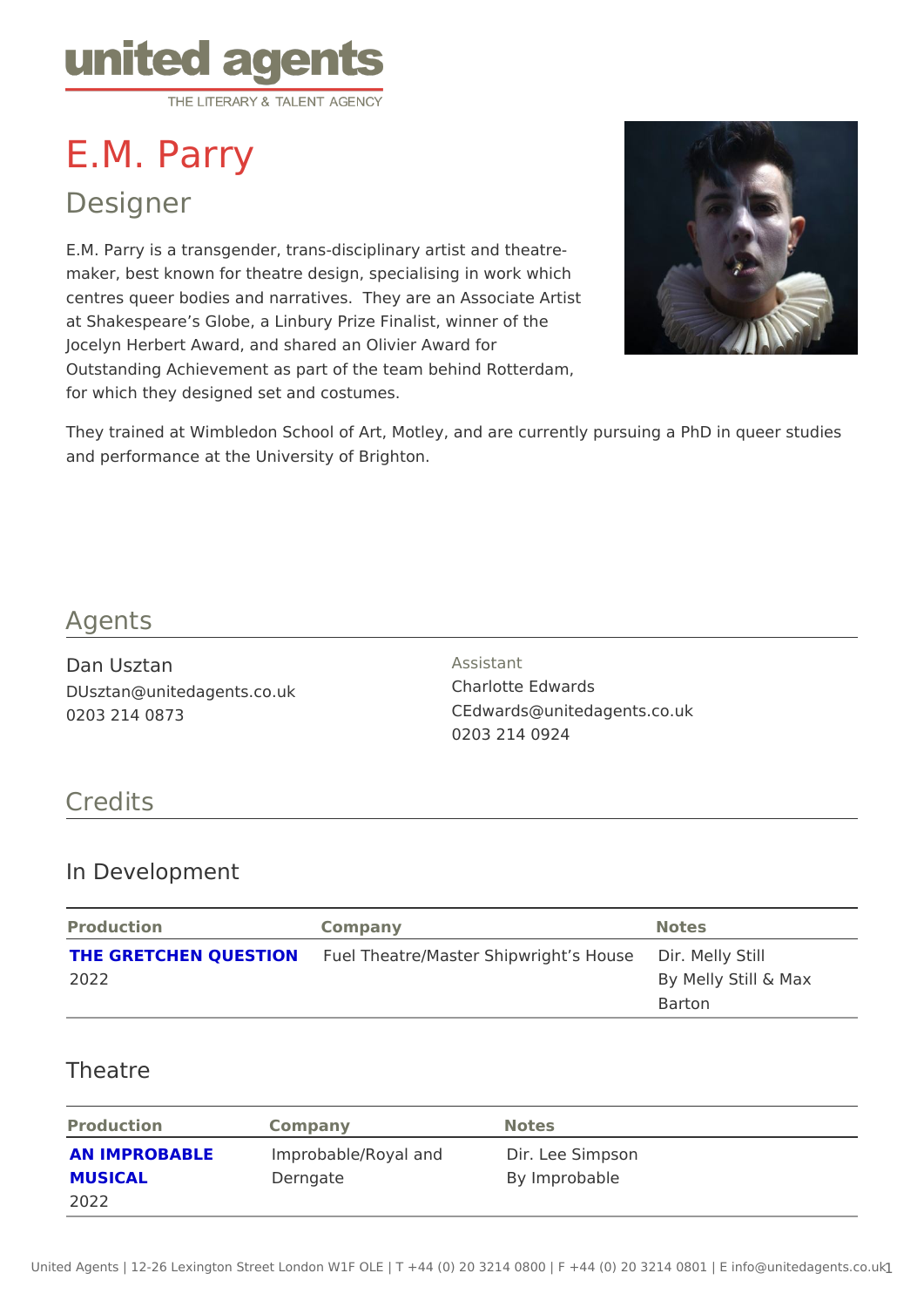| Production                                          | Company                                           | Notes                                                                                                                         |
|-----------------------------------------------------|---------------------------------------------------|-------------------------------------------------------------------------------------------------------------------------------|
| AS YOU LIKE IT<br>2022                              | Northern Broadsides Dir. Laurie Sansom            | By William Shakespeare                                                                                                        |
| <b>DORIAN</b><br>2021                               | Reading Rep                                       | Dir. Owen Horsley<br>Written by Phoebe Eclair-Powell and<br>Horsley                                                           |
| <b>DESIGN FOR</b><br><b>PERFORMANCE</b><br>2019     |                                                   | STAGING PLACES: VWolchia and Albert MD sesign en included in exhibition                                                       |
| AS YOU LIKE IT<br>2019                              |                                                   | Shakespeare's Globe Revival of 2018 production                                                                                |
| THE STRANGE<br>UNDOING OF<br>PRUDENCIA HART<br>2019 | New Vic Theatre                                   | Dir. Anna Marsland<br>By David Grieg                                                                                          |
| <b>ROTTERDAM</b><br>2019                            | Hartshorn Hook                                    | UK tour of Olivier Award-winning prod                                                                                         |
| <b>TRANSLYRIA</b><br>2019                           | Sogn og Fjordane TeaDer., Frode Gjerlow<br>Norway | By William Shakespeare & Frode Gjer                                                                                           |
| <b>GRIMM TALES</b><br>2018                          | Unicorn Theatre                                   | Dir. Kirsty Housley<br>Adapted from Philip Pullman's Grimm<br>by Philip Wilson                                                |
| <b>SKETCHING</b><br>2018                            | Wilton's Music Hall                               | Dir. Thomas Hescott<br>By James Graham                                                                                        |
| AS YOU LIKE IT<br>2018                              |                                                   | Shakespeare's Globe Dir. Federay Holmes and Elle While<br>By William Shakespeare                                              |
| HAMLET<br>2018                                      |                                                   | Shakespeare's Globe Dir. Federay Holmes and Elle While<br>By William Shakespeare                                              |
| <b>EFFIGIES OF</b><br>WICKEDNESS<br>2018            | Gate Theatre                                      | Dir. Ellen McDougall                                                                                                          |
| <b>ROTTERDAM</b><br>2017                            | Arts Theatre                                      | West End transfer                                                                                                             |
| <b>ROTTERDAM</b><br>2017                            | 59E59, New York                                   | Transfer of Olivier Award-winning<br>production                                                                               |
| PETER PAN<br>2016                                   | Exeter Northcott                                  | Dir. Paul Jepson<br>By J.M. Barrie                                                                                            |
| <b>HERE I BELONG</b><br>2016                        | Pentabus                                          | Dir. Elizabeth Freestone                                                                                                      |
| <b>ROTTERDAM</b><br>2016                            | Trafalgar Studios 2                               | Transfer of Theatre503 production<br>Winner of the 2017 Olivier Award for<br>Outstanding Achievement in an Affilia<br>Theatre |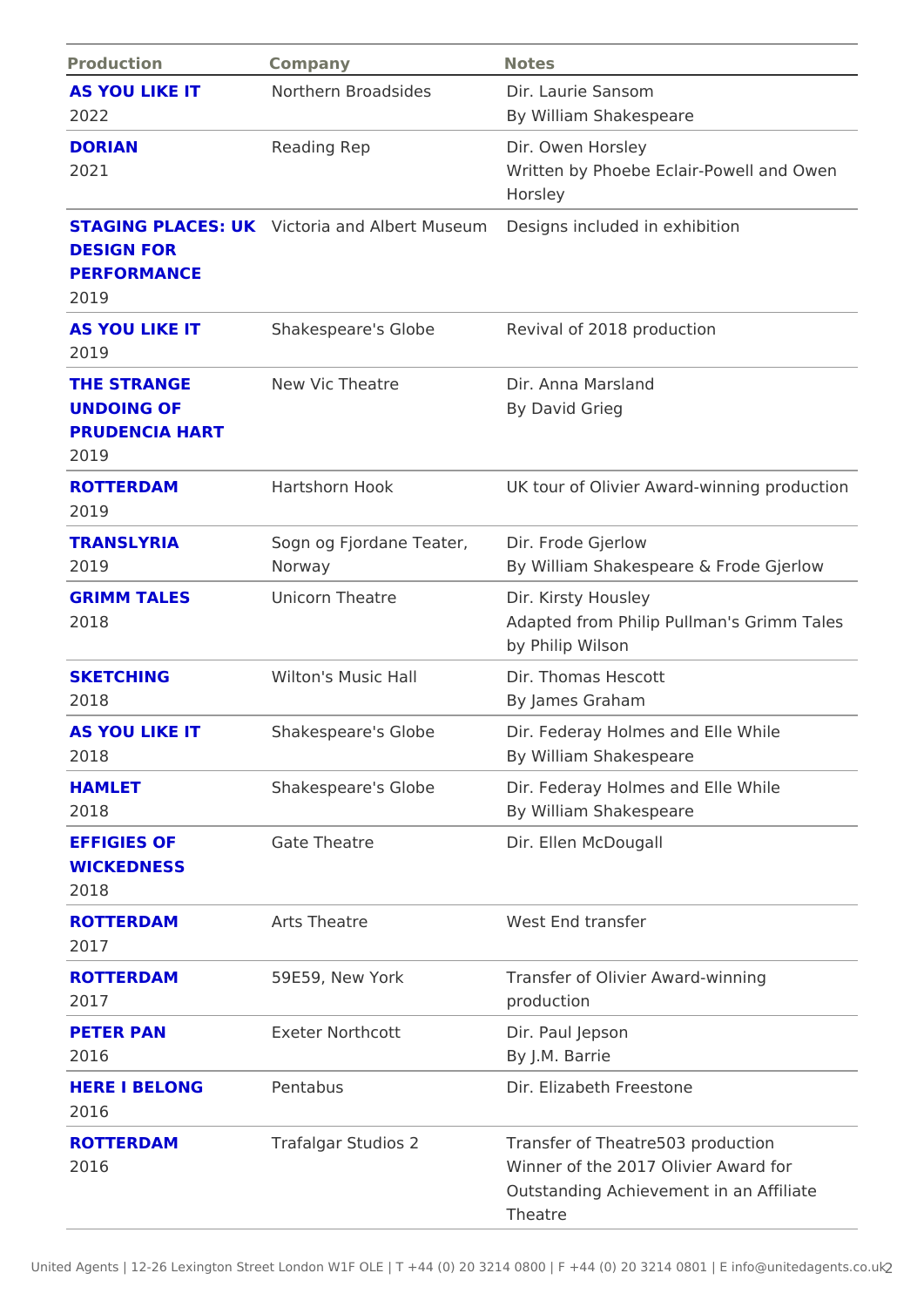| Production                                                           | Company                                                      | Notes                                                                                                                                                                                                                                                                   |  |
|----------------------------------------------------------------------|--------------------------------------------------------------|-------------------------------------------------------------------------------------------------------------------------------------------------------------------------------------------------------------------------------------------------------------------------|--|
| GIANT<br>2016                                                        | Courtyard                                                    | Human Zoo/PleasanceDir. Florence O'Mahony                                                                                                                                                                                                                               |  |
| THE RITUAL<br><b>SLAUGHTER OF</b><br><b>GEORGE MASTROMAS</b><br>2016 | LAMDA Linbury Studidir. James Kerr                           | By Dennis Kelly                                                                                                                                                                                                                                                         |  |
| <b>GOODNIGHT</b><br>CHILDREN<br><b>EVERYWHERE</b><br>2016            |                                                              | LAMDA Linbury Studidir. Tom Attenborough<br>By Richard Nelson                                                                                                                                                                                                           |  |
| <b>ELECTRIC</b><br>2015                                              | Rio Cinema/The Big HDbiurseMaggie Norris                     | By Andy Day<br>'In the basement, amid the heating pi<br>and fuse boxes, a tiny cinematic<br>wonderland has sprung up' - The Gual<br>'Stunning production design by Parry'<br>Stage                                                                                      |  |
| <b>ROTTERDAM</b><br>2015                                             | Theatre503                                                   | Dir. Donnacadh O'Briain<br>By Jon Brittain<br>Nominated for 2015 Off-West End Awa<br>for Best Set Design and Best New Pla                                                                                                                                               |  |
| PLAYS<br>2015                                                        | THE MAGNA CARTSalisbury Playhouse Dir. Gareth Machin         | By Howard Brenton, Anders Lustgarte<br>Timberlake Wertenbaker & Sally Wood                                                                                                                                                                                              |  |
| AND MUD<br>2015                                                      | CRUSHED SHELLSSouthwark Playhouse Dir. Russell Bolam         | By Ben Musgrave                                                                                                                                                                                                                                                         |  |
| <b>LESERE</b><br>2015                                                |                                                              | Jermyn Street Theatr@ir. Donnacadh O'Briain<br>By Ashley G Holloway<br>'The staging s best aspect, though, is<br>Parry s design, which gives this tiny<br>a new in-the-round configuration and<br>atmospherically with twisted vines, di<br>weathered wood' - The Times |  |
| SNOW WHITE<br>2015                                                   | London Children's BaDert. Lucille Briance                    | Choreo. Jenna Lee                                                                                                                                                                                                                                                       |  |
| <b>POSH</b><br>2015                                                  | Nottingham<br>Playhouse/Salisbury By Laura Wade<br>Playhouse | Dir. Susannah Tresilian<br>Regional Premiere                                                                                                                                                                                                                            |  |
| <b>MILKED</b><br>2015                                                | Pentabus                                                     | Dir. Elizabeth Freestone<br>By Simon Longman                                                                                                                                                                                                                            |  |
| <b>EACH SLOW DUSKPentabus</b><br>2014                                |                                                              | Dir. Elizabeth Freestone<br>By Rory Mullarkey                                                                                                                                                                                                                           |  |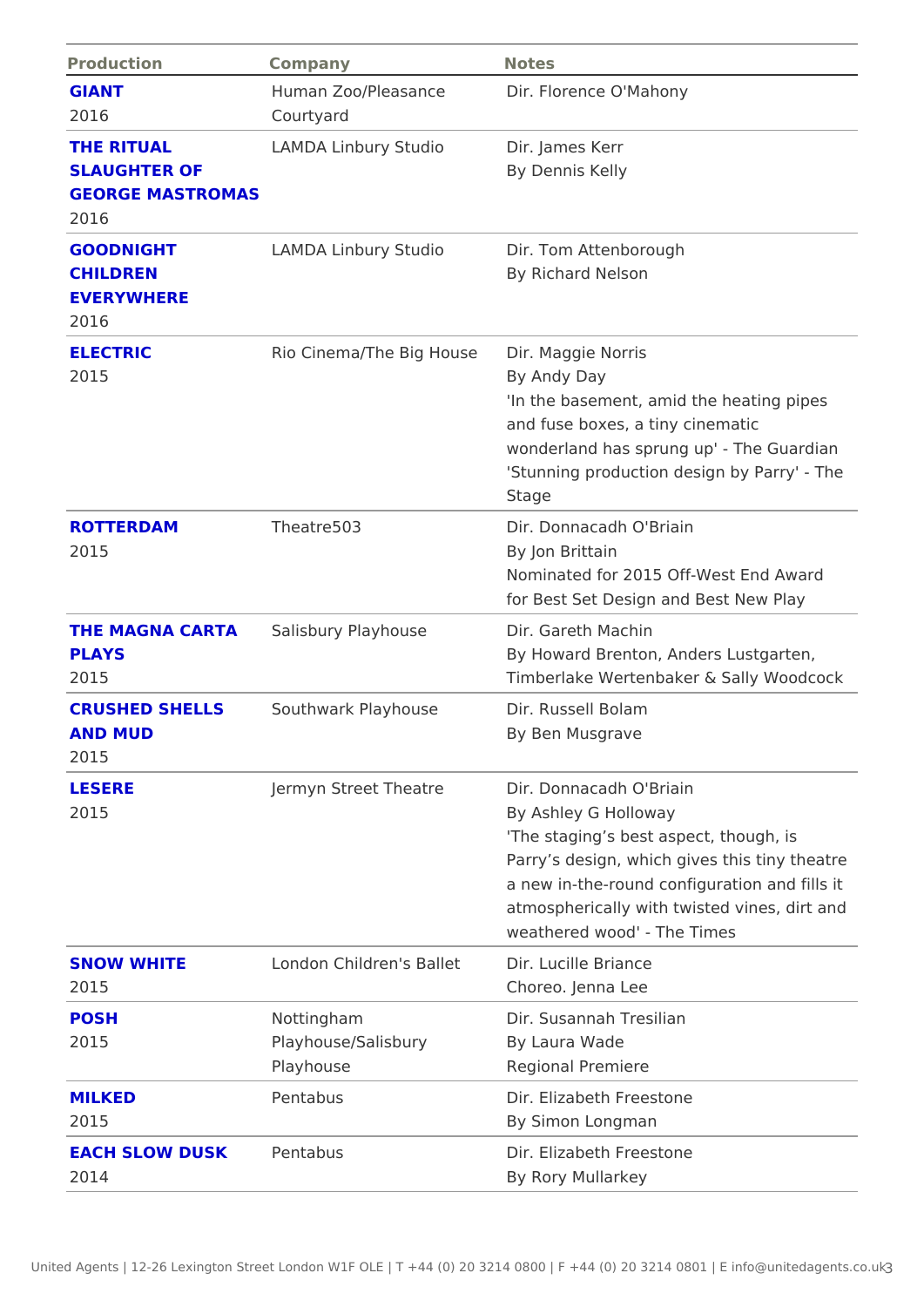| Production                                                     | Company                                                        | Notes                                                                             |
|----------------------------------------------------------------|----------------------------------------------------------------|-----------------------------------------------------------------------------------|
| THE NIGHTMARES ACEOla Theatre<br><b>CARLOS FUENTES</b><br>2014 |                                                                | Dir. Nicolas Kent                                                                 |
| <b>WATCH OVER ME</b><br>2013                                   | SOMEONE WHO'LLThe Theatre ChippingDNim.rtCoanroline Leslie     |                                                                                   |
| A MIDSUMMER<br>NIGHT'S DREAM<br>2013                           | Tooting Arts Club Dir. Bill Buckhurst                          |                                                                                   |
| THE MISER<br>2013                                              | Watermill Theatre                                              | Dir. Nancy Meckler                                                                |
| WILLOWS<br>2012                                                | THE WIND IN THE Taunton Brewhouse Dir. Robert Miles            |                                                                                   |
| OTHER HANDS<br>2012                                            | Riverside Studios/UKDTiourJames Bounds                         |                                                                                   |
| WITHOUT YOU<br>2012                                            |                                                                | Menier Chocolate FacCordesigner with Timothy Bird<br>Dir. Steven Maler            |
| SENSE AND<br>SENSIBILITY<br>2012                               |                                                                | Yvonne Arnaud/UK ToNominated for Off-West End Award<br>Dir. Helen Tennison        |
| HOME FROM THE WAR<br>2012                                      | DON JUAN COMESFinborough Theatre                               | Nominated for Off-West End Award<br>Dir. Andrea Ferran                            |
| PIPPIN<br>2011                                                 |                                                                | Menier Chocolate FacAssyociate Set Designer to Timothy Bi<br>Dir. Mitch Sebastian |
| 2010                                                           | ELECTRIC HOTEL Fuel Productions/Sad Decristume Design<br>Wells | Dir. David Rosenberg                                                              |
| <b>GUTTED</b><br>2010                                          | Assembly ProductionsDir. Chris George                          |                                                                                   |
| PLUCKER<br>2010                                                | Nylon<br>Productions/SouthwarMir. Anna G Jones<br>Playhouse    | Costume Design                                                                    |
| ASS LIVE SHOW                                                  | KATY BRAND'S BIGeicester Square The Sterte Duelsign<br>Tour    | Dir. Ed Dick                                                                      |

## Opera

| Production | $\mathcal{C}$ ompany | Notes |
|------------|----------------------|-------|
|            |                      |       |